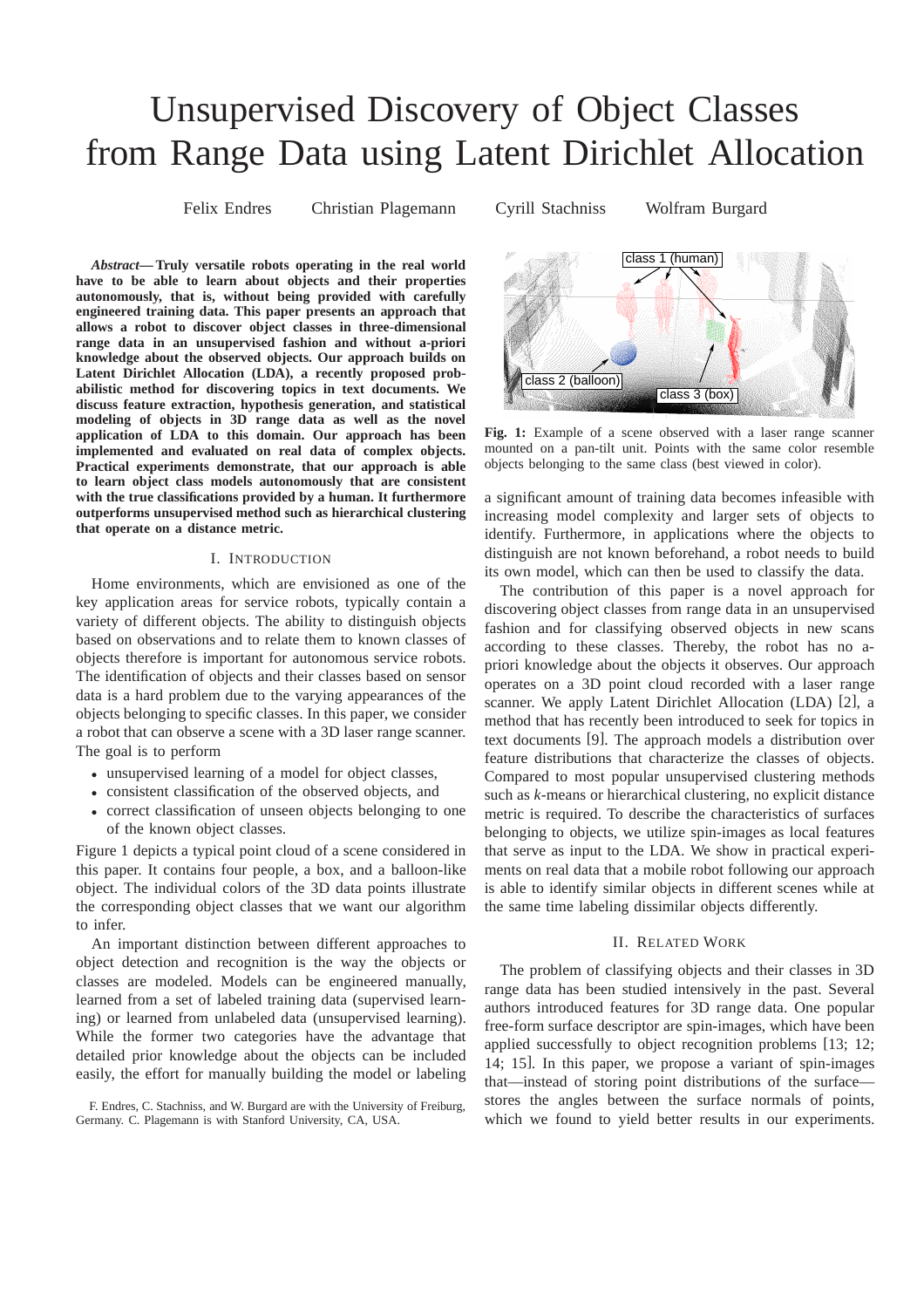An alternative shape descriptor has been introduced by [18]. It relies on symbolic labels that are assigned to regions. The symbolic values, however, have to be learned from a labeled training set beforehand. Stein and Medioni [19] present a point descriptor that, similar to our approach, also relies on surface orientations. However, it focuses on the surface normals in a specific distance to the described point and models their change with respect to the angle in the tangent plane of the query point. Additional 3D shape descriptors are described in [5] and [6].

A large amount of work has focused on supervised algorithms that are trained to distinguish objects or object classes based on a labeled set of training data. For example, Anguelov *et al.* [1] and Triebel *et al.* [20] use supervised learning to classify objects and associative Markov networks to improve the results of the clustering by explicitly considering relations between the class predictions. In a different approach, Triebel *et al.* [21] use spin-images as surface descriptors and combine nearest neighbor classification with associative Markov networks to overcome limitations of the individual methods. Another approach using probabilistic techniques and histogram matching has been presented by Hetzel *et al.* [10]. It requires a complete model of the object to be recognized, which is an assumption typically not fulfilled when working on 3D scans recorded with a laser range finder. Ruhnke *et al.* [17] proposed an approach to reconstructing full 3D models of objects by registering several partial views. The work operates on range images from which small patches are selected based on a region of interest detector.

In addition to the methods that operate on 3D data, much research has also focused on image data as input. A common approach to locate objects in images is the sliding window method [4; 7]. Lampert *et al.* [16] proposed a new framework that allows to efficiently find the optimal bounding box without applying the classification algorithm explicitly to all possible boxes. Another prominent supervised detector is the face detector presented by Viola and Jones [22]. It computes Haarlike features and applies AdaBoost to learn a classifier.

In the domain of unsupervised classification of text documents, several models that greatly surpass mere counting of words have been proposed. These include probabilistic latent semantic indexing (PLSI) [11] and Latent Dirichlet Allocation [2], which both use the co-occurrence of words in a probabilistic framework to group words into topics. In the past, LDA has also been applied successfully to image data. In contrast to text documents [9], images often contain data of many different categories. Wang and Grimson [23], therefore, first perform a segmentation before applying LDA. Bosch *et al.* [3] used PLSI for unsupervised discovery of object distributions in image data. As shown in [8], LDA supersedes PLSI and it has been argued that the latter can be seen as a special case of LDA, using a uniform prior and maximum a posteriori estimation for topic selection. Fritz and Schiele [7] propose the sliding window approach on a grid of edge orientations to evaluate topic probabilities on subsets of the whole image. While the general approach of these papers



**Fig. 2:** Variant of spin-images used to compute a surface signature: the 3D object structure (yellow circle) is rotated around the surface normal of a query point (large red point) and a grid model accumulates the average angular distances between the surface normal at the query point and those of the points falling into the grid cells (small red points).

is related to ours, to the best of our knowledge the algorithm described in this paper is the first to apply LDA on laser range data and which addresses the specific requirements of this domain.

## III. DATA PRE-PROCESSING AND LOCAL SHAPE FEATURES

As most approaches to object detection, identification, and clustering, we operate on local features computed from the input data. Our primary focus lies on the description of *shape* as this is the predominant feature captured in 3D range data. However, real-world objects belonging to the same class do not necessarily have the same shape and vice versa. Humans, for example, have a significant variability in shape. To deal with this problem, we model classes of objects as distributions of local shape features.

In the next sections, we first describe our local feature used to represent the characteristics of surfaces and after than, we address the unsupervised learning problem to estimate the distributions over local features.

#### *A. Representation and Data Pre-processing*

Throughout this work, we assume our input data to be a point cloud of 3D points. Such a point cloud can be obtained with a 2D laser range finder mounted on a pan-tilt unit, a standard setting in robotics to acquire 3D range data. An example point cloud recorded with this setup is shown in the motivating example in Figure 1 on the first page of this paper.

As in nearly all real world settings, the acquired data is affected by noise and it is incomplete due to perspective occlusions. The segmentation of range scans into a set of objects and background structure is not the key focus of this work. We therefore assume a ground plane as well as walls that can be easily extracted and assume the objects to be spatially disconnected. This allows us to apply a spatial clustering algorithm to create segments containing only one object.

## *B. Local Shape Descriptors*

For characterizing the local shape of an object at a query point, we propose to use a novel variant of spin-images [12]. Spin-images can be seen as small raster images that are aligned to a point such that the upwards pointing vector of the raster image is the surface normal of the point. The image is then virtually rotated around the surface normal, "collecting" the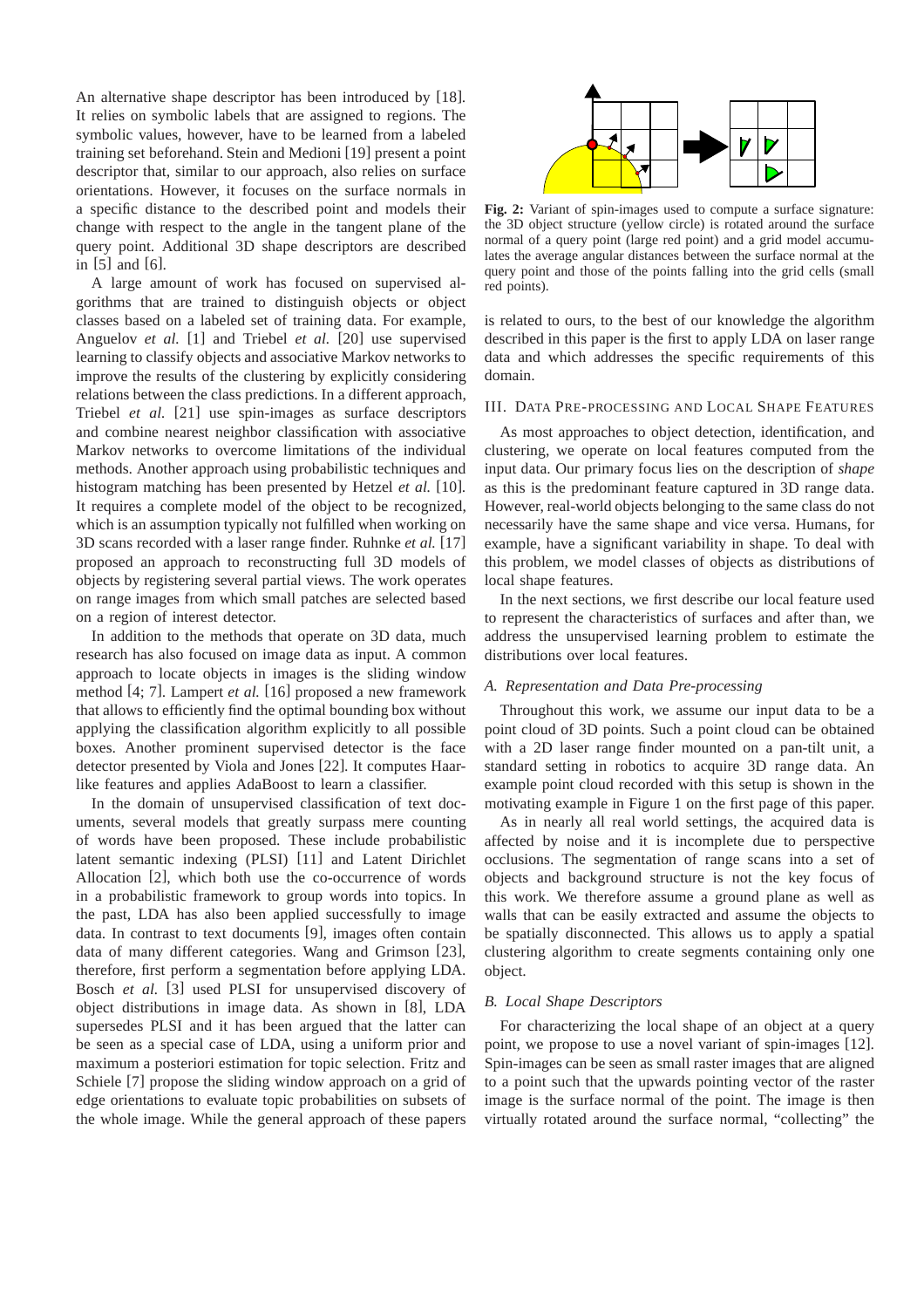neighboring points it intersects. To account for the differences in data density caused by the distance between sensor and object, the spin-images are normalized.

To actually compute a normal for each data point, we compute a PCA using all neighboring points in a local region of 10cm. Then, the direction of the eigenvector corresponding to the smallest eigenvalue provides a comparably stable but smoothed estimate of the surface normal.

We have developed a variant of spin-images that does not count the points "collected" by the pixels of the raster image. Instead, we compute the average angle between the normal of the query point for which the spin-image is created and the normals of all collected points. See Figure 2 for an illustration. The average between the normals is then discretized to obtain a discrete feature space, as required in the LDA approach. As we will show in our experiments, this variant of spin-images provides better results, since they contain more information about the shape of the object.

#### IV. PROBABILISTIC TOPIC MODELS FOR OBJECT SHAPE

After segmenting the scene into a finite set of scan segments and transforming the raw 3D input data to the discrete feature space, the task is to group similar segments to classes and to learn a model for these classes. Moreover, we aim at solving the clustering and modeling problems simultaneously to achieve a better overall model. Inspired by previous work on topic modeling in text documents, we build on Latent Dirichlet Allocation for the unsupervised discovery of object classes from feature statistics.

Following this model, a multinomial distribution is used to model the distribution of discrete features in an object class. Analogously, another multinomial distribution is used to model the mixture of object classes which contribute to a scan segment. In other words, we assume a generative model, in which (i) segments generate mixtures of classes and (ii) classes generate distributions of features.

Starting from a prior distribution about these latent (i.e., hidden) mixtures, we update our belief according to the observed features. To do this efficiently, we express our prior  $P(\theta)$  as a distribution that is conjugate to the observation likelihood  $P(y | \theta)$ .  $P(\theta)$  being a conjugate distribution to  $P(y | \theta)$  means that

$$
P(\theta | y) = \frac{P(y | \theta)P(\theta)}{\int P(y | \theta)P(\theta) d\theta}
$$
 (1)

is in the same family as  $P(\theta)$  itself. For multinomial distributions, the conjugate prior is the Dirichlet distribution, which we explain in the following.

## *A. The Dirichlet Distribution*

The Dirichlet distribution is a distribution over multivariate probability distributions, i.e., a distribution assigning a probability density to every possible multivariate distribution. For the multinomial variable  $\mathbf{x} = \{x_1, \ldots, x_K\}$  with *K* exclusive states  $x_i$ , the Dirichlet distribution is parameterized by a vector  $\alpha = {\alpha_1, \ldots, \alpha_K}$ . If  $\alpha_i = 1$  for all *i*, the Dirichlet distribution



**Fig. 3:** Three Dirichlet distributions. On the left for the parameter vector  $\alpha = \{2, 2, 2\}$ , in the middle for  $\alpha = \{3, 6, 3\}$  and on the right for  $\alpha = \{0.1, 0.1, 0.1\}.$ 

is uniform. One can think of  $(\alpha_i - 1)$  for  $\alpha_i \in \mathbb{N}^{>0}$  as the number of observations of the state *i*. The Dirichlet distribution can be calculated as

$$
f(\mathbf{x}) = \frac{\Gamma\left(\sum_{i=1}^{K} \alpha_i\right)}{\prod_{i=1}^{K} \Gamma\left(\alpha_i\right)} \prod_{i=1}^{K} x_i^{\alpha_i - 1},
$$
\nNormalization

where  $\Gamma(\cdot)$  is the Gamma function and where the elements of **x** have to be positive and sum up to one.

Consider the following example: let there be three object classes "human", "box", and "chair" with a Dirichlet prior parameterized by  $\alpha = \{2,2,2\}$ . This prior assigns the same probability to all classes and hence results in a *symmetric* Dirichlet distribution. A 3D Dirichlet distribution  $Dir(\alpha)$  can be visualized by projecting the the manifold where  $\sum \alpha_i = 1$  to the 2D plane, as depicted in the left plot of Figure 3. Here the third variable is given implicitly by  $\alpha_3 = 1 - \alpha_1 - \alpha_2$ . Every corner of the depicted triangle represents the distributions where only the respective class occurs and the center point represents the uniform distribution over all classes. Now consider an observation of one human, four boxes, and a chair. By adding the observation counts to the elements of  $\alpha$ , the posterior distribution becomes *Dir*({5,8,5}) which is shown in the middle plot in Figure 3. The same result would of course occur when calculating the posterior using Eq. (1).

However choosing the values of  $\alpha_i$  larger than 1 favors distributions that represent mixtures of classes, i.e. we expect the classes to occur together. To express a prior belief that either one or the other dominates we need to choose values smaller than 1 for all  $\alpha$ <sup>*i*</sup>. The shape of the distribution then changes in a way that it has a "valley" in the middle of the simplex and peaks at the corners. This is depicted in the right plot in Figure 3. In our setting, where a Dirichlet distribution is used to model the distribution of object classes, such a prior would correspond to the proposition that objects are typically assigned to one (or only a few) classes.

The calculation of the *expected probability distribution* over the states and can be performed easily based on  $\alpha$ . The expected probability for  $x_i$  is given by

$$
\mathbb{E}[x_i] = \frac{\alpha_i}{\sum_{i'} \alpha_{i'}}.
$$
 (3)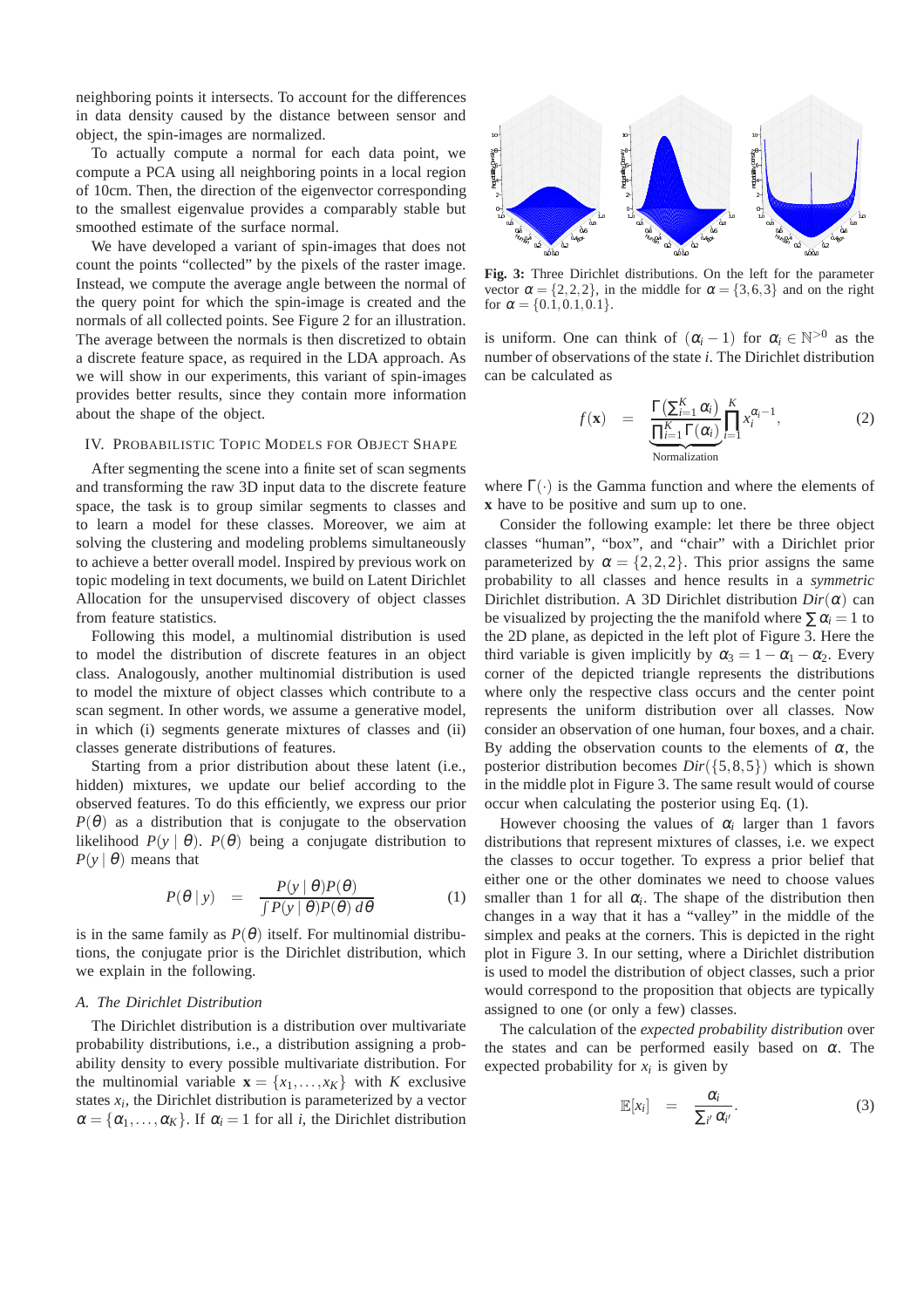## *B. Latent Dirichlet Allocation*

Latent Dirichlet allocation is a fully generative probabilistic model for semantic clustering of discrete data, which was developed by Blei *et al.* [2]. In LDA, the input data is assumed to be organized in a number of discrete data sets—these correspond to scan segments in our application. The scan segments contain a set of discretized features (a spin image for every 3D point). Obviously, a feature can have multiple *occurrences* since different 3D data points might have the same spin image. Often, the full set of data (from multiple scans) is referred to as "corpus". A key feature of LDA is that it does not require a distance metric between features as most approaches to unsupervised clustering do. Instead, LDA uses the co-occurrence of features in scan segments to assign them probabilistically to classes—called *topics* in this context.

Being a generative probabilistic model, the basic assumption made in LDA is that the scan segments are generated by random processes. Each random process represents an individual topic. In this work, we distinguish topics using the index *j* and scan segments are indexed by *d*. A random process generates the features in the segments by sampling them from its own specific discrete probability distribution  $\phi^{(j)}$  over the features. A segment can be created by one or more topics, each topic having associated a distinct probability distribution over the features.

To represent the mixture of topics in a segment *d*, a multinomial distribution  $\theta^{(d)}$  is used. For each feature in the segment, the generating topic is selected by sampling from  $\theta^{(d)}$ . The topic mixture  $\theta^{(d)}$  itself is drawn from a Dirichlet distribution once for every segment in the corpus. The Dirichlet distribution represents the prior belief about the topic mixtures that occur in the corpus, i.e., whether the segments are generated by single topics or from a mixture of many topics. We express the prior belief with respect to the topic distribution using the Dirichlet parameter vector <sup>α</sup>.

Griffiths and Steyvers [9] extended LDA by additionally specifying a Dirichlet prior  $Dir(\beta)$  on the conditional distributions  $\phi^{(j)}$  over the features. This prior is useful in our application since it enables us to model a preference for selecting few characteristic features of a topic.

## *C. Learning the Model*

In this section, we describe how to find the assignments of topics to 3D data points in range scans following the derivation of Griffiths and Steyvers [9]. Given the corpus  $\mathbf{w} = \{w_1, w_2, \dots w_n\}$  as the set of all feature occurrences, where each occurrence *w<sup>i</sup>* belongs to exactly one scan segment. We are then looking for the most likely topic assignment vector  $\mathbf{z} = \{z_1, z_2, \dots z_n\}$  for our data **w**. Here, each  $z_i$  is an index referring to topic  $j$  that generated  $w_i$ . Hence, we seek to estimate the probability distribution  $P(\mathbf{z} | \mathbf{w})$ . Based on  $P(\mathbf{z} \mid \mathbf{w})$ , we can then obtain the most likely topic assignment for each 3D data point. Using Bayes rule, we know that

$$
P(\mathbf{z} \mid \mathbf{w}) = \frac{P(\mathbf{w} \mid \mathbf{z})P(\mathbf{z})}{P(\mathbf{w})}.
$$
 (4)

Unfortunately, the partition function  $P(\mathbf{w})$  is not known and cannot be computed directly because it involves  $T^N$  terms, where *T* is the number of topics and *N* is the number of feature occurrences.

A common approach to approximate a probability distribution, for which the partition function  $P(\mathbf{w})$  is unknown, is Markov chain Monte Carlo (MCMC) sampling. MCMC approximates the target distribution  $P(z | w)$  by randomly initializing the states of the variables—here the topic assignments. Subsequently, it samples new states using a Monte Carlo transition function leading to the target distribution. Therefore, the target distribution has to be the equilibrium distribution of the transition function. The transition function obeys the Markov property, i.e., it is independent of all states but the last. In our approach, we use Gibbs sampling as the transition function where the new state (the topic assignment) for each feature occurrence is sampled successively.

Gibbs sampling requires a *proposal distribution* to generate new states. Therefore, the next section describes how to obtain an appropriate proposal distribution for our problem.

#### *D. Computing the Proposal Distribution for Gibbs Sampling*

The proposal probability distribution over the possible topic assignments of a feature occurrence is calculated conditioned on the current assignments of the other feature occurrences. A new topic assignment is then sampled from this proposal distribution.

For estimating  $P(\mathbf{z} | \mathbf{w})$ , we successively sample from the distribution in the numerator on the right hand side of Eq. (4) the topic assignment  $z_i$  for each feature occurrence  $w_i$  given the topics of all other features. The distribution over the topics for sampling  $z_i$  is given by

likelihood of 
$$
w_i
$$
  
\n
$$
P(z_i = j | \mathbf{z}_{-i}, \mathbf{w}) = \frac{\overbrace{P(w_i | z_i = j, \mathbf{z}_{-i}, \mathbf{w}_{-i})}^{\text{likelihood of } w_i} P(z_i = j | \mathbf{z}_{-i})}{\sum_{j=1}^{T} P(w_i | z_i = j, \mathbf{z}_{-i}, \mathbf{w}_{-i}) P(z_i | \mathbf{z}_{-i})}.
$$
\n(5)

In Eq. (5),  $\mathbf{w}_{-i}$  denotes the set **w** without  $w_i$  and  $\mathbf{z}_{-i}$  the corresponding assignment vector. We can express the conditional distributions in the nominator of Eq. (5) by integrating over  $\phi$ and  $\theta$ , where  $\phi$  denotes the feature distribution of all topics and  $\theta$  denotes the topic distribution for each scan segment.

The likelihood of  $w_i$  in Eq. (5) depends on the probability of the distribution of topic *j* over features, so we need to integrate over all these distributions  $\phi^{(j)}$ :

$$
P(w_i = w \mid z_i = j, \mathbf{z}_{-i}, \mathbf{w}_{-i}) =
$$
\n
$$
\int \underbrace{P(w_i = w \mid z_i = j, \phi^{(j)}) P(\phi^{(j)} \mid \mathbf{z}_{-i}, \mathbf{w}_{-i})}_{\phi^{(j)}_{w}} d\phi^{(j)} \quad (6)
$$

Since the Dirichlet distribution is conjugate to the multinomials (to which  $\phi^{(j)}$  belongs to), this posterior can be computed easily from the prior and the observations by adding the observations to the respective elements of the parameter vector  $β$  of the prior (see also Section IV-A). As a result, we obtain a Dirichlet posterior with parameter vector  $\beta + n_{-i}^{(w)}$ −*i*, *j*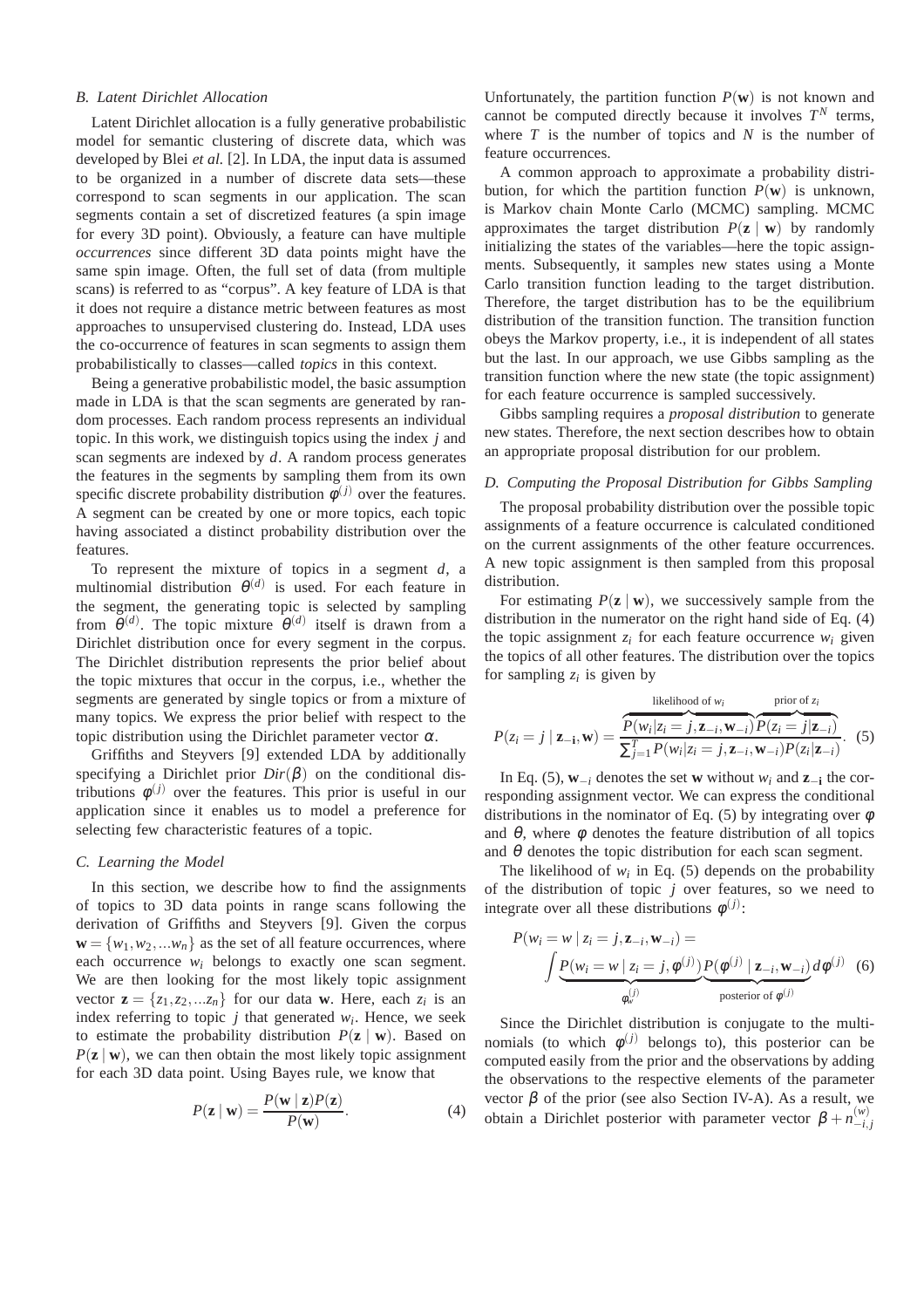where the elements of  $n_{-i}^{(w)}$  $\begin{bmatrix} w_j \\ -i, j \end{bmatrix}$  are the number of occurrences of feature *w* assigned to topic *j* by the assignment vector **z**−**<sup>i</sup>** .

The first term on the right hand side of Eq. (6) is the probability for feature *w* under the multinomial  $\phi^{(j)}$  and the second term denotes the probability of that multinomial. Therefore, solving this integral results in computing the expectation of  $\phi_w^{(j)}$  which is the probability of *w* under  $\phi^{(j)}$ . According to Eq. (3), this expectation can be easily computed. The probability that an occurrence  $w_i$  is feature  $w$  is

$$
P(w_i = w \mid z_i = j, \mathbf{z}_{-i}, \mathbf{w}_{-i}) = \mathbb{E}(\phi_w^{(j)}) = \frac{n_{-i,j}^{(w)} + \beta_w}{\sum_{w'} n_{-i,j}^{(w')} + \beta_{w'}}.
$$
 (7)

In the same way, we integrate over the multinomial distributions over topics  $\theta$ , to find the prior of  $z_i$  from Eq. (5). With  $d_i$ being the index of the scan segment to which  $w_i$  belongs, we can compute the probability of a topic assignment for feature occurrence *w<sup>i</sup>* as:

$$
P(z_i = j | \mathbf{z}_{-i}) = \int \underbrace{P(z_i = j | \theta^{(d_i)})}_{\theta_j^{(d_i)}} \underbrace{P(\theta^{(d_i)} | \mathbf{z}_{-i})}_{\text{posterior of } \theta^{(d_i)}} d\theta^{(d_i)} \tag{8}
$$

Let  $n_{-i,j}^{(d_i)}$  be the number of features in the scan segment  $d_i$ that are assigned to topic *j*. Then, analogous to Eq. (7), the expected value of  $\theta_j^{(d_i)}$  can be calculated by adding  $n_{-i,j}^{(d_i)}$  to the elements of the parameter vector  $\alpha$  of the prior:

$$
P(z_i = j | \mathbf{z}_{-i}) = \mathbb{E}(\theta_j^{(d_i)}) = \frac{n_{-i,j}^{(d_i)} + \alpha_j}{\sum_{j'} n_{-i,j'}^{(d_i)} + \alpha_{j'}}
$$
(9)

Combining the results of Eq.  $(7)$  and  $(9)$  in Eq.  $(5)$ , we obtain the *proposal distribution* for the sampling of  $z_i$  as

$$
P(z_i = j \mid \mathbf{z}_{-i}, \mathbf{w}) \quad \propto \quad \frac{n_{-i,j}^{(w)} + \beta_w}{\sum_{w'} n_{-i,j}^{(w')} + \beta_{w'}} \frac{n_{-i,j}^{(d_i)} + \alpha_j}{\sum_{j'} n_{-i,j'}^{(d_i)} + \alpha_{j'}} (10)
$$

Eq. (10) is the proposal distribution used in Gibbs sampling to obtain next generation of assignments.

After a random initialization of the Markov chain, a new state is generated by drawing the topic for each feature occurrence successively from the proposal distribution. From these samples, the distributions  $\theta$  and  $\phi$  can be estimated by using the sampled topic assignments **z**.

Note that in our work, we restrict the Dirichlet priors to be symmetric. This implies that all topics and all features have the same initial prior occurrence probability. As a result, we only have to specify only value for the elements of the parameter vectors  $\alpha$  and  $\beta$  which we denote by  $\hat{\alpha}$  and  $\hat{\beta}$ . This leads to:

$$
\phi_j^{(w)} \sim \frac{n_j^{(w)} + \hat{\beta}}{\left(\sum_{w'} n_j^{(w')} \right) + W\hat{\beta}} \qquad \theta_j^{(d)} \sim \frac{n_j^{(d)} + \hat{\alpha}}{\left(\sum_{j'} n_{j'}^{(d)} \right) + T\hat{\alpha}} (11)
$$

where *T* is the number of topics and *W* the number of features.

To summarize, we explained how to compute the proposal distribution in Eq. (10) used in Gibbs sampling during MCMC. The obtained samples can then be used to estimate the distributions  $\phi$  and  $\theta$ . Due to our restriction to symmetric priors, only two parameters  $(\hat{\alpha}, \hat{\beta} \in \mathbb{R})$  have to be specified.

## *E. Unsupervised Topic Discovery and Classification of Newly Observed Objects*

This section briefly summarizes how the components presented so far are integrated to perform the unsupervised discovery of object classes and the classification when new observations are made.

First of all, we preprocess the data according to Section III-A to extract the scan segments which correspond to objects in the scene and for which we aim to learn a topic model. For each data point in a scan segment, we compute our feature, a variant of the spin-image, according to Section III-B to describe the surfaces characteristics.

For the discovery of topics, we then compute the feature distributions  $\phi$  of the object classes as well as the topic mixtures  $\theta$  for the scan segments using MCMC as described in the previous section. The learned distributions  $\theta$  denote a probabilistic assignment of objects to topics.

Class inference, that is, the classification of objects contained in *new* scenes can be achieved using the feature distribution  $\phi$ . In this case,  $\phi$  and  $\theta$  can be used to compute the proposal distribution directly and are not updated.

Note that the approach presented here does not automatically determine the number of object classes. This is similar to other unsupervised techniques such as *k*-means clustering or EM-based Gaussian mixture models in which the number of object classes is assumed to be known. We experimentally evaluated settings in which the number of topics was higher or lower than the number of manually assigned classes in the data set. Our observation was that a higher number of topics leads to the detection of shape classes such as "corner", "edge", or "flat surface" and that the objects are modeled as mixtures of those.

# *F. The Influence of the Dirichlet Priors*  $\hat{\alpha}$  *and*  $\hat{\beta}$

Two hyperparameters  $\hat{\alpha} \in \mathbb{R}$  and  $\hat{\beta} \in \mathbb{R}$  need to be provided as the input to the presented approach. They define the prior distributions for the mixture of object classes in a data set and for the mixture of features in an object class respectively.

As briefly discussed in Section IV-A, choosing  $\hat{\alpha}$  larger than one favors the occurrence of many topics in each scan segment, while lower values result in less topics per scan segment. Similarly, the lower the hyperparameter  $\hat{\beta}$  for the Dirichlet distribution over the features, the stronger the preference for fewer features per topic and unambiguous ones. Due to the segmentation in the preprocessing step, we assume that there are only few topics per scan segment and thus a low value for the hyperparameter is favored in this setting. For  $\hat{\beta}$  holds: On the one hand different objects can yield the same individual features (yet in distinct distributions). On the other hand, we expect features to be related to specific topics.

From this intuitions about the Dirichlet parameters, a high performance can be expected if both parameters are selected between zero and one. This could be confirmed experimentally and the results are given in Section V-D, where we analyze the influence of the hyperparameters on manually labeled data sets.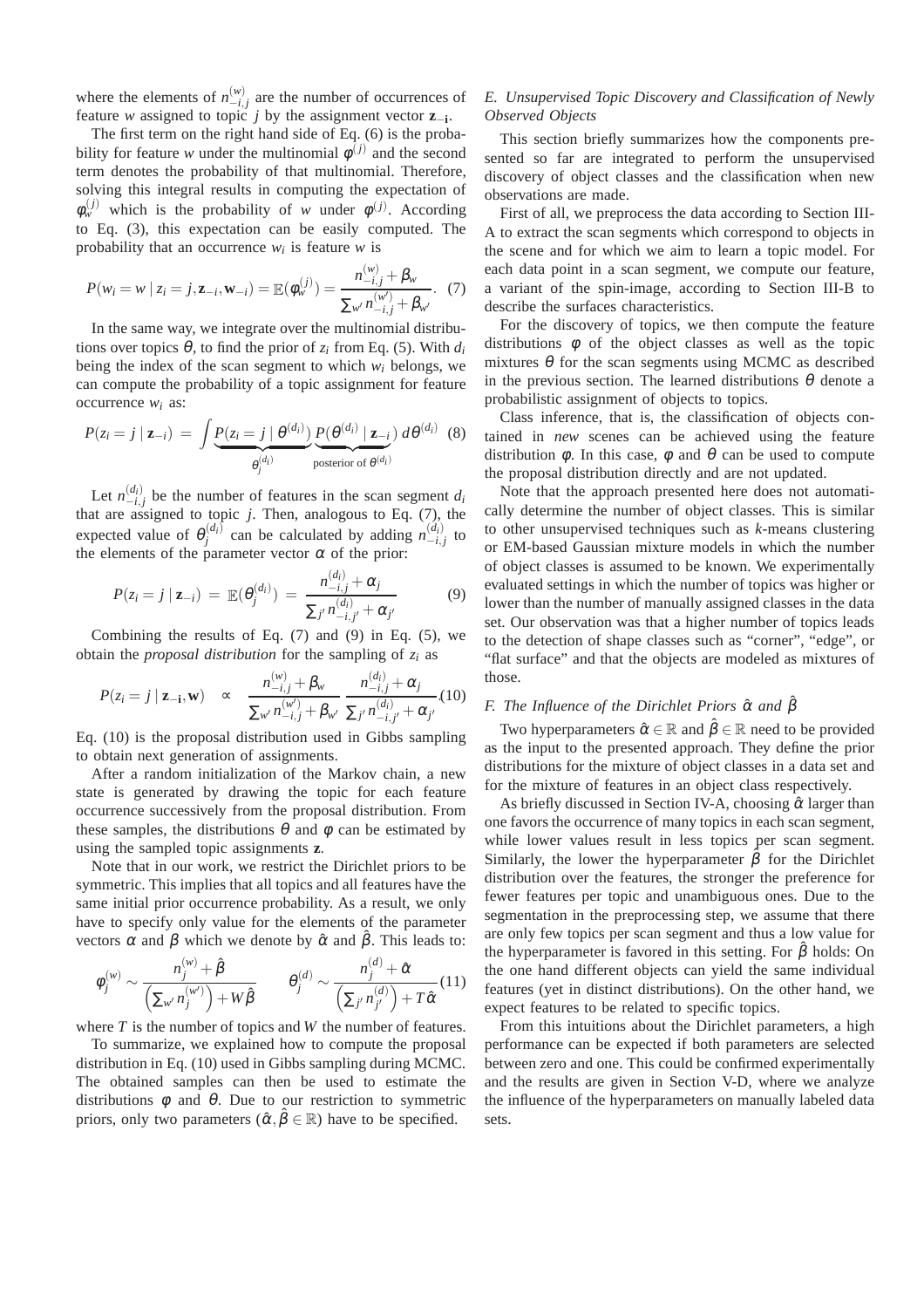

**Fig. 4:** Example point cloud segments of Corpus-A (box, balloon) and Corpus-B (box, balloon, human, swivel chair, chair)

#### V. EXPERIMENTAL EVALUATION

In this section, we present experiments carried out to evaluate our approach on recorded data. All results are based on scans of real scenes acquired with an ActivMedia pioneer robot equipped with a SICK LMS range finder mounted on a Schunk pant-tilt unit. No simulator was involved in the evaluation.

The goal of the evaluation is to answer the following questions: (i) Are the proposed local shape features in conjunction with the topic model approach expressive enough to represent real-world objects? (ii) Is the approach able to discover object classes from unlabeled point clouds and are these classifications consistent with human-provided class labels? (iii) How does our LDA-based approach compare to conceptually simpler approaches for unsupervised clustering? (iv) How sensitive is the proposed algorithm w.r.t to the choice of parameters for the feature extraction step as well as of the Dirichlet priors?

#### *A. Test Data*

For the experimental evaluation, we prepared and rearranged indoor scenes containing five different object types: balloons, boxes, humans, and two types of chairs. In total, we recorded 51 full laser-range scans containing 121 object instances. The first part of this data set is termed *Corpus-A*. It contains 31 object instances of low geometric complexity (different boxes and balloons). The second and larger part comprising of 82 object instances, *Corpus-B*, additionally contains complex and variable shapes of chairs and humans. See Figure 4 for examples of such object segments represented as 3D point clouds.

The data was acquired and pre-processed as described in Section III-A. Some difficulties, inherent in 3D data recorded in this way, should be pointed out: Only one side of an object can be recorded and non-convex objects typically occlude themselves partially. Objects were scanned from different view points and thus different parts are observed. Different objects of the same class were scanned (different humans, different chairs, etc.). Metal parts, such as the legs of chairs, reflect the laser beams and, thus, are invisible to the sensor. Finally, local shape features extracted from the scans of humans are highly diverse compared to the simpler objects.

Figure 5 shows typical classification results achieved by our algorithm when applied to entire scans in three example



**Fig. 7:** Visualization of the confusion matrix of classification based on matching spin-image histograms.

scenes. Here, the points are color-coded according to their class assignments (elements of Corpus-A on the left and Corpus-B in the middle and on the right). The labels assigned to the individual points are taken from a sample of the posterior distribution  $P(z | w)$  as generated during the clustering process. It can be seen that the point labels are almost perfectly consistent within each object segment and, thus, the maximum likelihood class assignment per segment is unambiguous.

In addition to that, Figure 6 gives a visual impression of the topics assigned by our approach to the 82 scan segments of Corpus-B. The labels in this diagram show the true object class. Each color in the diagram denotes one topic and the ratios of colors denote for each object segment the class assignment weight. As the diagram shows, except of one chair, all objects are grouped correctly when using the maximum likelihood assignment.

We furthermore analyzed the runtime requirements of our approach, disregarding the time for pre-processing and the computation of the spin images. In Corpus-B (82 objects from 39 different 3D scans, 300 000 spin image in total), it took less than 20 s to learn the topic distributions via MCMC and to classify the objects. Thus, the computation time per 3D scan is around 500 ms which is faster than the time needed to record a 3D scan.

#### *B. Clustering by Matching Shape Histograms*

In order to compare our LDA-based approach to an unsupervised clustering technique, we implemented hierarchical clustering (HC) using the similarity between spin-image histograms as the distance metric. In this implementation, we build a feature histogram for each object segment by counting the occurrences of the individual spin-images from the (finite) spin-image dictionary (see. Section III-B). To compare two scan segments, we first normalize their histograms to sum up to one over all bins. Among the popular measures for comparing histograms, namely histogram intersection [10],  $\chi^2$  distance, and the Kullback Leibler divergence (KL-D), histogram intersection appeared to provide the best results in our domain. This is due to the fact that the  $\chi^2$  distance and the KL-D are heavily influenced by features with few or no occurrences—an effect that can be observed frequently in our data sets. The quantitative results comparing LDA to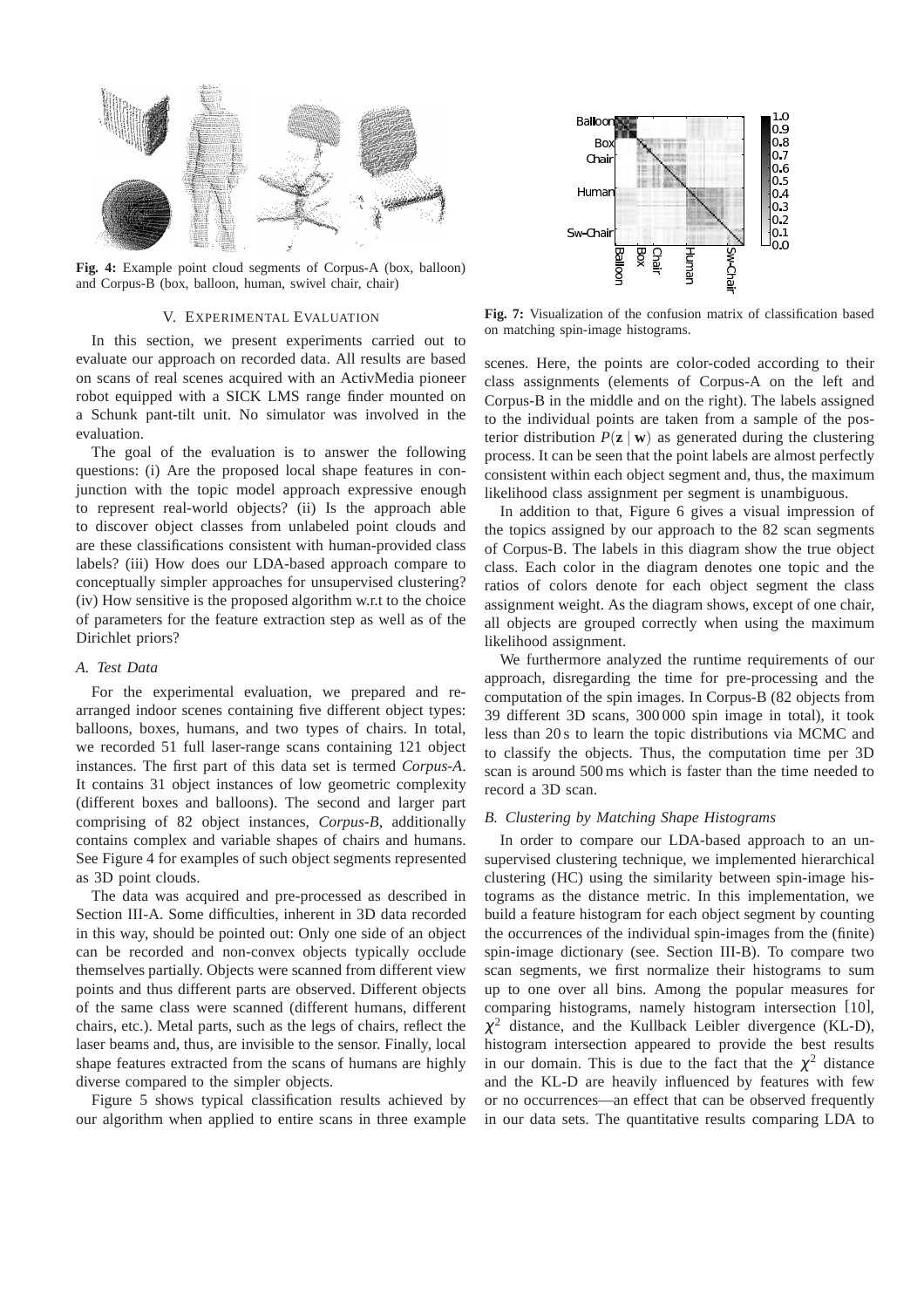

**Fig. 5:** Example classification results on test scans from Corpus-A (left) and Corpus-B (middle and right). The detected object classes are colored according to the LDA-assigned shape model.



**Fig. 6:** Resulting topic mixtures θ for 82 segments of Corpus-B computed via LDA (the labels were not provided to the system).

HC are given in Table I. As can be seen for the simpler setting of Corpus-A, HC gives acceptable results but is still outperformed by LDA. In the more complex setting of Corpus-B, however, HC was not able to find a good clustering of the scene. In multiple runs using different setups, we found that the difference is statistically significant.

Figure 7 visualizes the similarity matrix between scan segments obtained using histogram intersection. Due to their rather uniform shape, balloons can be well distinguished from other objects. Objects with a more complex shape, however, are confused easily. This indicates that approaches working only based on such a distance metric are likely operate less accurately in more complex scenes. In contrast to that, LDA considers distributions of features and their dependencies and therefore perform substantially better.

#### *C. Parameters of the Spin-Image Features*

In this experiment, we analyzed the difference of the clustering performance when the regular spin-images (referred to as "Type 1") and our variant (referred to as "Type 2") is used. We also investigated the influence of the parameters used to create the features. These parameters are (i) the support distance, i.e., the size of the spinning image, (ii) the grid resolution, and (iii) the discretization of the stored values.

To compare the two alternative types of spin images, we collected statistics measuring the LDA clustering performance on a labeled test set, integrating over the three feature parameters. That way, we analyzed 10 780 different parameter settings—each for regular spin-images and for our variant. Figure 8 shows the results of this experiment as a histogram. The higher the bars on the right hand side of the histogram, the better the results. As can be seen, our approach outperforms

**TABLE I:** Summary of the classification results on the test data sets. The percentages give the average correct classifications achieved by hierarchical clustering (HC) and the proposed model based on LDA.

|            |    | Data set    No. of scenes   No. of segments | НC            | .DA |
|------------|----|---------------------------------------------|---------------|-----|
| $Corpus-A$ |    |                                             | 94.84% 99.89% |     |
| $Corpus-B$ | 39 |                                             | 71.19% 90.38% |     |



**Fig. 8:** Classification using standard spin-image features ("Type 1" shown in blue) generally labels less documents correctly than classification upon the features we proposed ("Type 2", yellow).



**Fig. 9:** Classification accuracy on Corpus-B for different discretization resolutions and respect to support distances for HC (top) and LDA (bottom).

regular spin-images.

In addition to that, we computed the clustering performance of our approach and HC for a wide variety of feature parameters using Corpus-B. Figure 9 shows the results for HC and LDA. Again, our approach clearly outperforms HC. The broad spread of high classification rates over the range of parameters demonstrates that the results presented in the previous section were not caused by selecting feature parameters that were suboptimal for HC.

We observe that for smaller support distances, a higher dis-